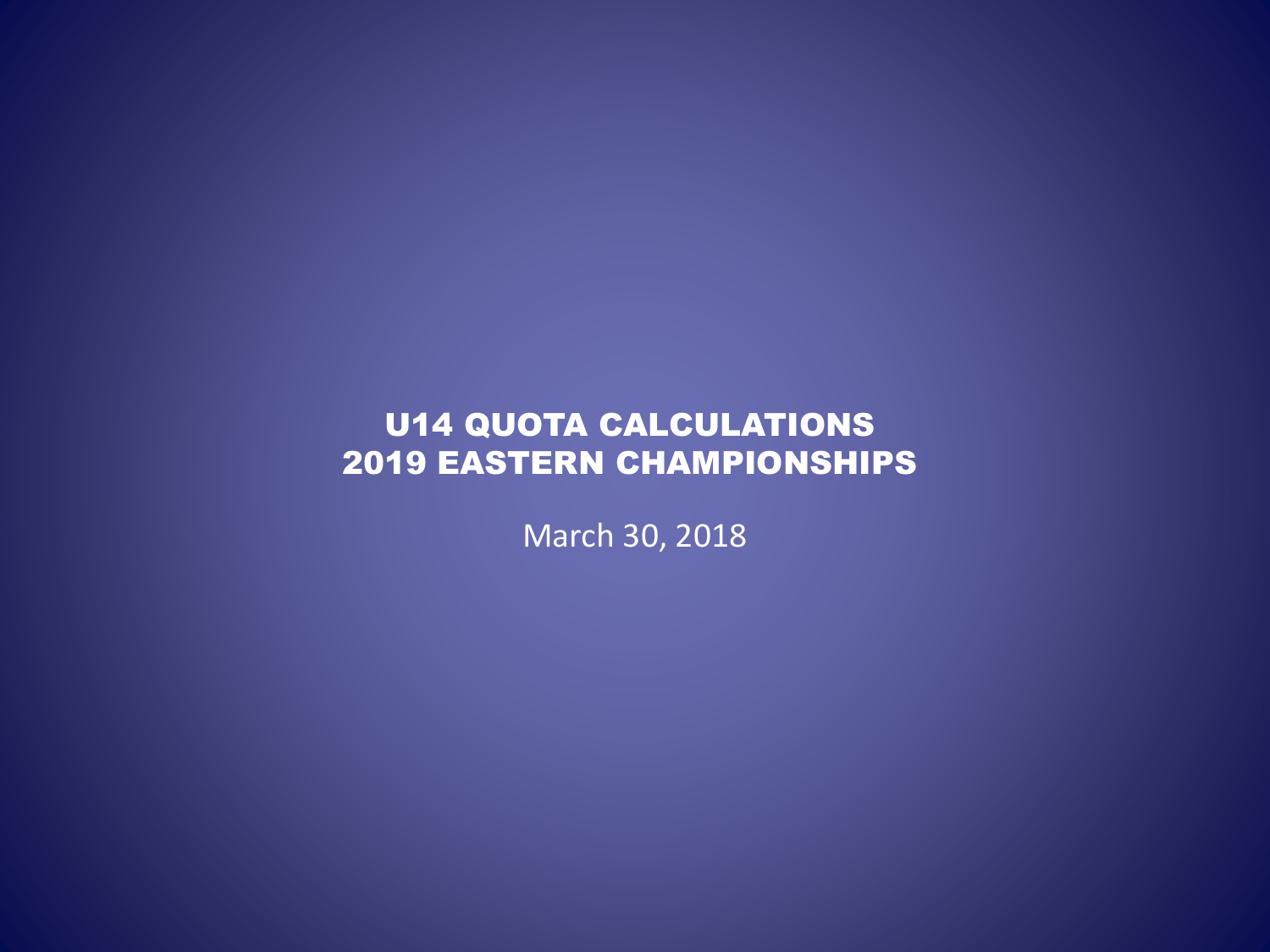# U14 Population Trends



D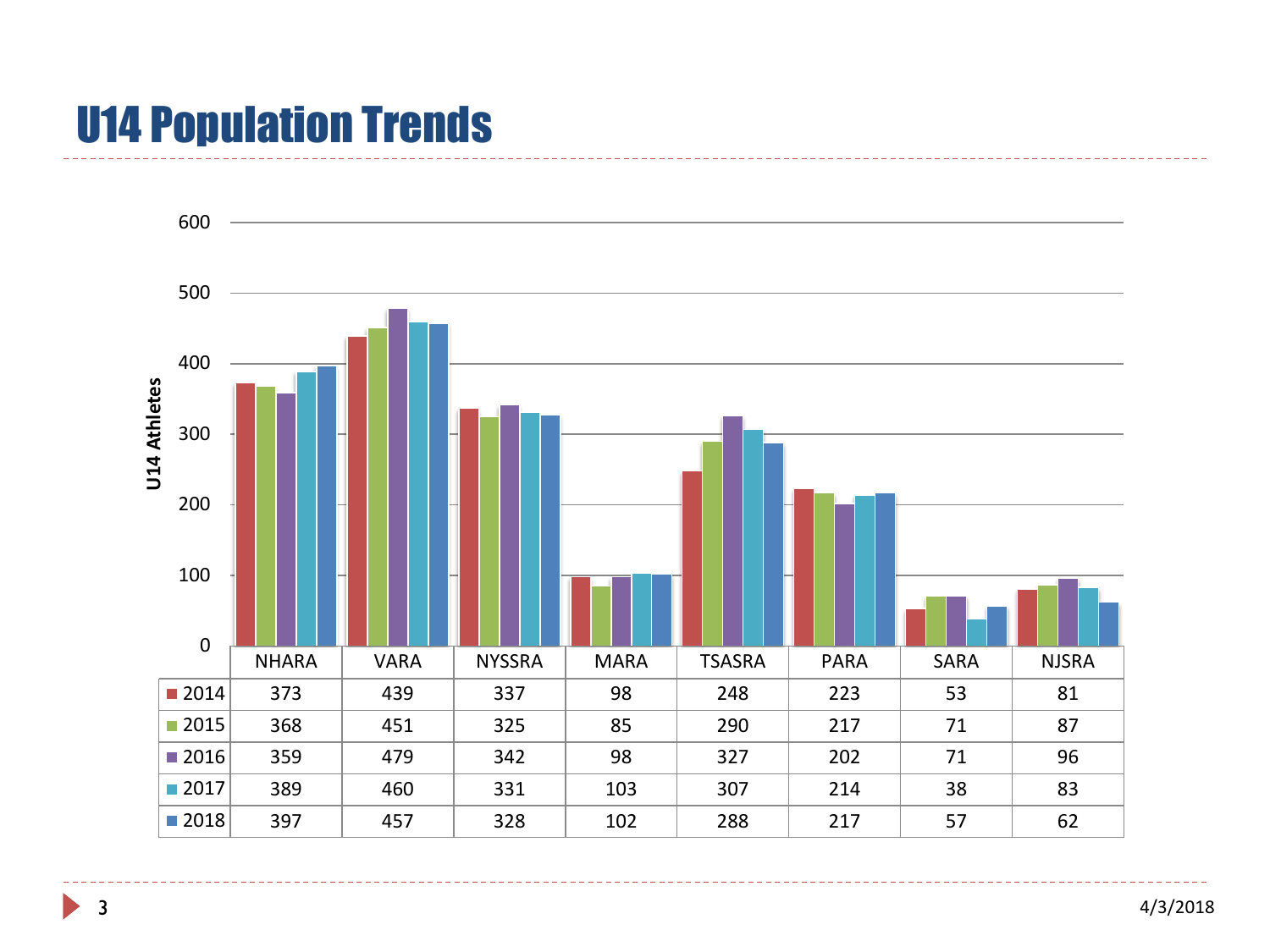# Performance: U14 Easterns Rankings

| <b>Region</b> | $0 - 20$     | 21-40 | 41-60 | $61+$ | <b>Total</b> | $0 - 20$ | 21-40 | 41-60 | $61+$ | <b>Total</b> |
|---------------|--------------|-------|-------|-------|--------------|----------|-------|-------|-------|--------------|
| <b>NHARA</b>  | 8            | 8     | 16    | 5     | 37           | 22%      | 22%   | 43%   | 14%   | 100%         |
| <b>VARA</b>   | 24           | 14    | 9     | 4     | 51           | 47%      | 27%   | 18%   | 8%    | 100%         |
| <b>NYSSRA</b> | 3            | 9     | 8     | 8     | 28           | 11%      | 32%   | 29%   | 29%   | 100%         |
| <b>MARA</b>   | 3            | 3     | 4     | 4     | 14           | 21%      | 21%   | 29%   | 29%   | 100%         |
| <b>TSASRA</b> | 0            | 4     | 2     |       | 13           | 0%       | 31%   | 15%   | 54%   | 100%         |
| <b>PARA</b>   | 2            | 2     |       | 5     | 10           | 20%      | 20%   | 10%   | 50%   | 100%         |
| <b>SARA</b>   | $\mathbf{0}$ | 0     | 0     | 4     | 4            | 0%       | 0%    | 0%    | 100%  | 100%         |
| <b>NJSRA</b>  | 0            | 0     | 0     | 6     | 6            | 0%       | 0%    | 0%    | 100%  | 100%         |

#### *2017*

*2018*

| <b>Region</b> | $0 - 20$ | 21-40 | 41-60 | $61+$ | <b>Total</b> | $0 - 20$ | 21-40 | 41-60 | $61+$ | <b>Total</b> |
|---------------|----------|-------|-------|-------|--------------|----------|-------|-------|-------|--------------|
| <b>NHARA</b>  | 9        | 10    | 11    | 5     | 35           | 26%      | 29%   | 31%   | 14%   | 100%         |
| <b>VARA</b>   | 21       | 17    | 10    | $6*$  | 54           | 39%      | 31%   | 19%   | 11%   | 100%         |
| <b>NYSSRA</b> | 4        | 5     | 6     | 11    | 26           | 15%      | 19%   | 23%   | 42%   | 100%         |
| <b>MARA</b>   | 6        | 3     |       | 2     | 13           | 46%      | 23%   | 15%   | 15%   | 100%         |
| <b>TSASRA</b> | 0        | 0     | 6     | 8     | 14           | 0%       | 0%    | 43%   | 57%   | 100%         |
| <b>PARA</b>   | 0        | 3     |       |       | 11           | 0%       | 27%   | 9%    | 64%   | 100%         |
| <b>SARA</b>   | 0        | 0     |       | 3     | 4            | 0%       | 0%    | 25%   | 75%   | 100%         |
| <b>NJSRA</b>  | 0        |       |       |       | 6            | 0%       | 33%   | 33%   | 33%   | 100%         |

*\*4 of these 6 VARA athletes were injured and did not compete in the whole Eastern Championship series.*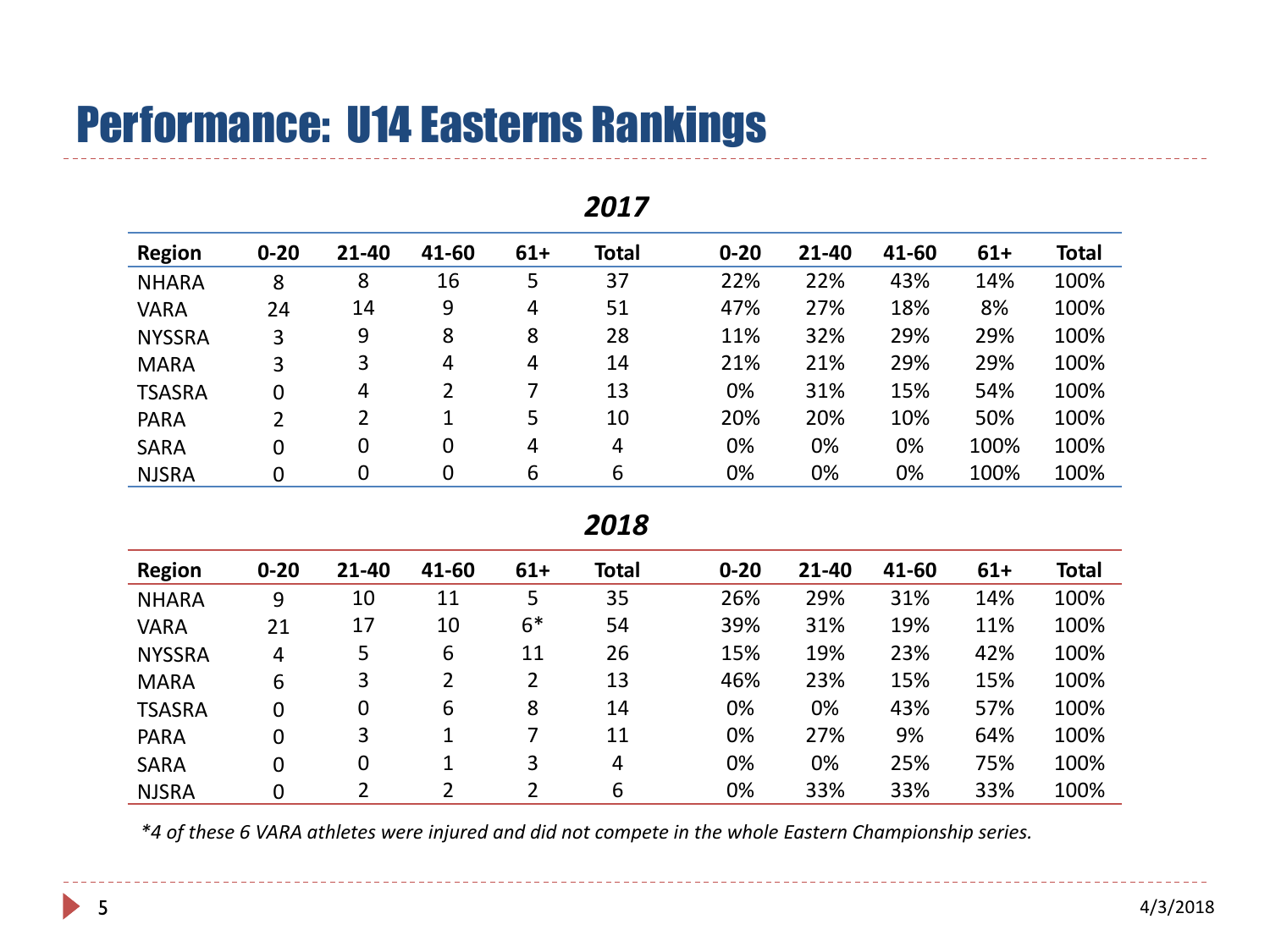# U14 Performance Trends

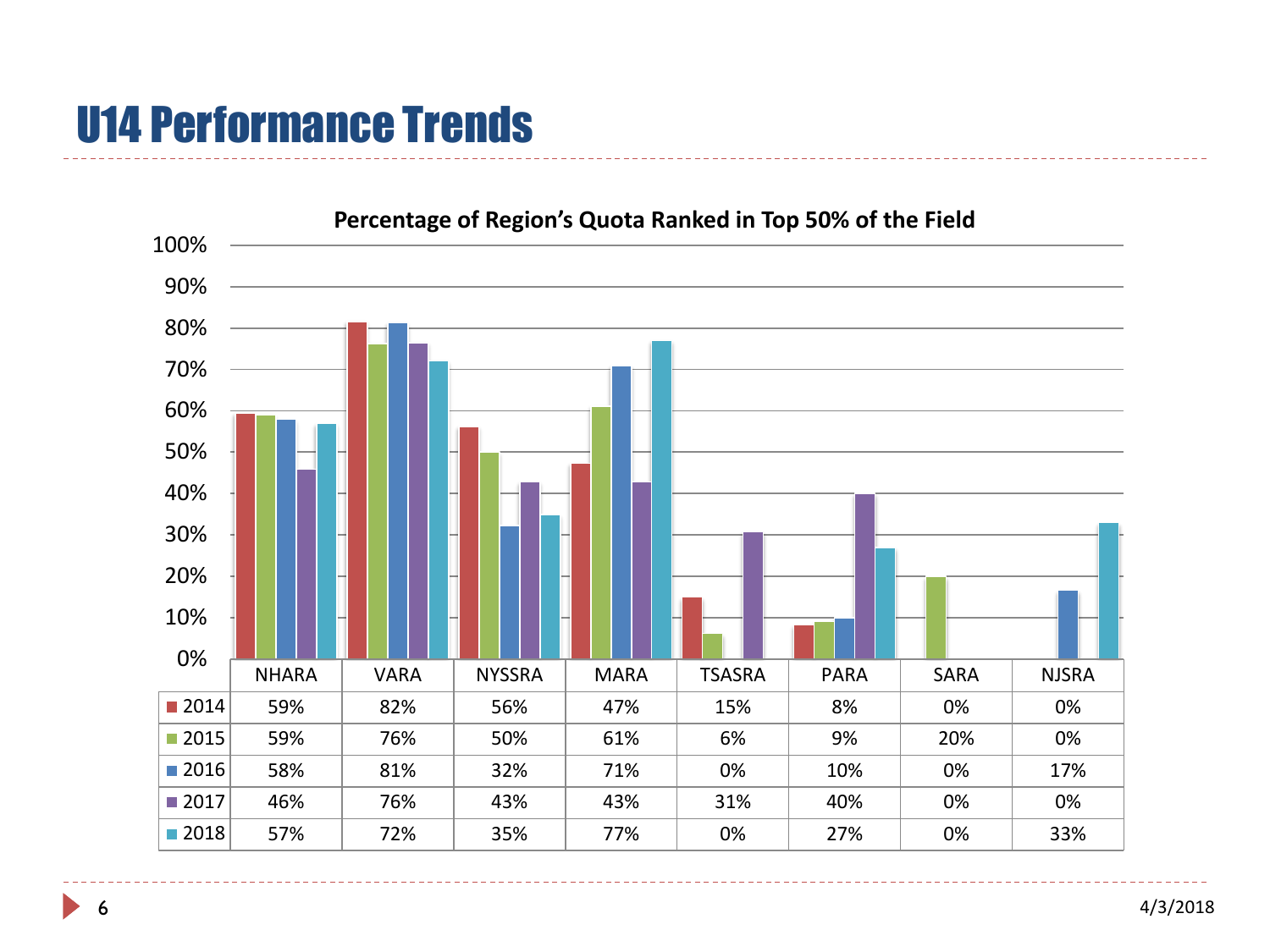# Quota Calculation: 50% Population/50% Performance

|               | 2017              | <b>POPULATION</b>  | <b>MEN IN</b>   | <b>LADIES IN</b> | <b>TOTAL IN</b> | <b>PERFORMANCE</b> | <b>WEIGHTED</b>   |
|---------------|-------------------|--------------------|-----------------|------------------|-----------------|--------------------|-------------------|
| <b>REGION</b> | <b>POPULATION</b> | <b>QUOTA TOTAL</b> | <b>TOP 50%*</b> | <b>TOP 50%*</b>  | <b>TOP 50%</b>  | <b>QUOTA TOTAL</b> | <b>2017 QUOTA</b> |
| <b>NHARA</b>  | 389               | 32.3               | 11              | 6                | 17              | 33.2               | 32.8              |
| VARA          | 460               | 38.2               | 18              | 21               | 39              | 76.1               | 57.2              |
| <b>NYSSRA</b> | 331               | 27.5               | 3               | 9                | 12              | 25.5               | 25.5              |
| <b>MARA</b>   | 103               | 8.6                | 3               | 3                | 6               | 11.7               | 10.1              |
| <b>TSASRA</b> | 307               | 25.5               |                 |                  | 4               | 7.8                | 16.7              |
| <b>PARA</b>   | 214               | 17.8               | 3               |                  | 4               | 7.8                | 12.8              |
| <b>SARA</b>   | 38                | 3.2                | 0               | 0                | 0               | 0.0                | 1.6               |
| <b>NJSRA</b>  | 83                | 6.9                | 0               | 0                | 0               | 0.0                | 3.4               |
| <b>TOTAL</b>  | 1,925             | 160                | 40              | 42               | 82              | 160                | 160               |

|               | 2018              | <b>POPULATION</b>  | <b>MEN IN</b> | <b>LADIES IN</b> | <b>TOTAL IN</b> | <b>PERFORMANCE</b> | <b>WEIGHTED</b>   |
|---------------|-------------------|--------------------|---------------|------------------|-----------------|--------------------|-------------------|
| <b>REGION</b> | <b>POPULATION</b> | <b>QUOTA TOTAL</b> | TOP 50%*      | TOP 50%*         | <b>TOP 50%</b>  | <b>QUOTA TOTAL</b> | <b>2018 QUOTA</b> |
| <b>NHARA</b>  | 397               | 33.3               | 12            | 8                | 20              | 38.6               | 35.9              |
| VARA          | 457               | 38.3               | 19            | 20               | 39              | 75.2               | 56.8              |
| <b>NYSSRA</b> | 328               | 27.5               | 4             | 5                | 9               | 17.3               | 22.4              |
| <b>MARA</b>   | 102               | 8.6                | 4             | 6                | 10              | 19.3               | 13.9              |
| <b>TSASRA</b> | 288               | 24.2               | 0             | 0                | 0               | 0.0                | 12.1              |
| <b>PARA</b>   | 217               | 18.2               |               | 2                | 3               | 5.8                | 12.0              |
| SARA          | 57                | 4.8                | 0             | 0                | 0               | 0.0                | 2.4               |
| <b>NJSRA</b>  | 62                | 5.2                |               |                  |                 | 3.9                | 4.5               |
| <b>TOTAL</b>  | 1,908             | 160                | 41            | 42               | 83              | 160                | 160               |

*\*Performance is based on having athletes ranked in top 50% (Best 2 of 7)*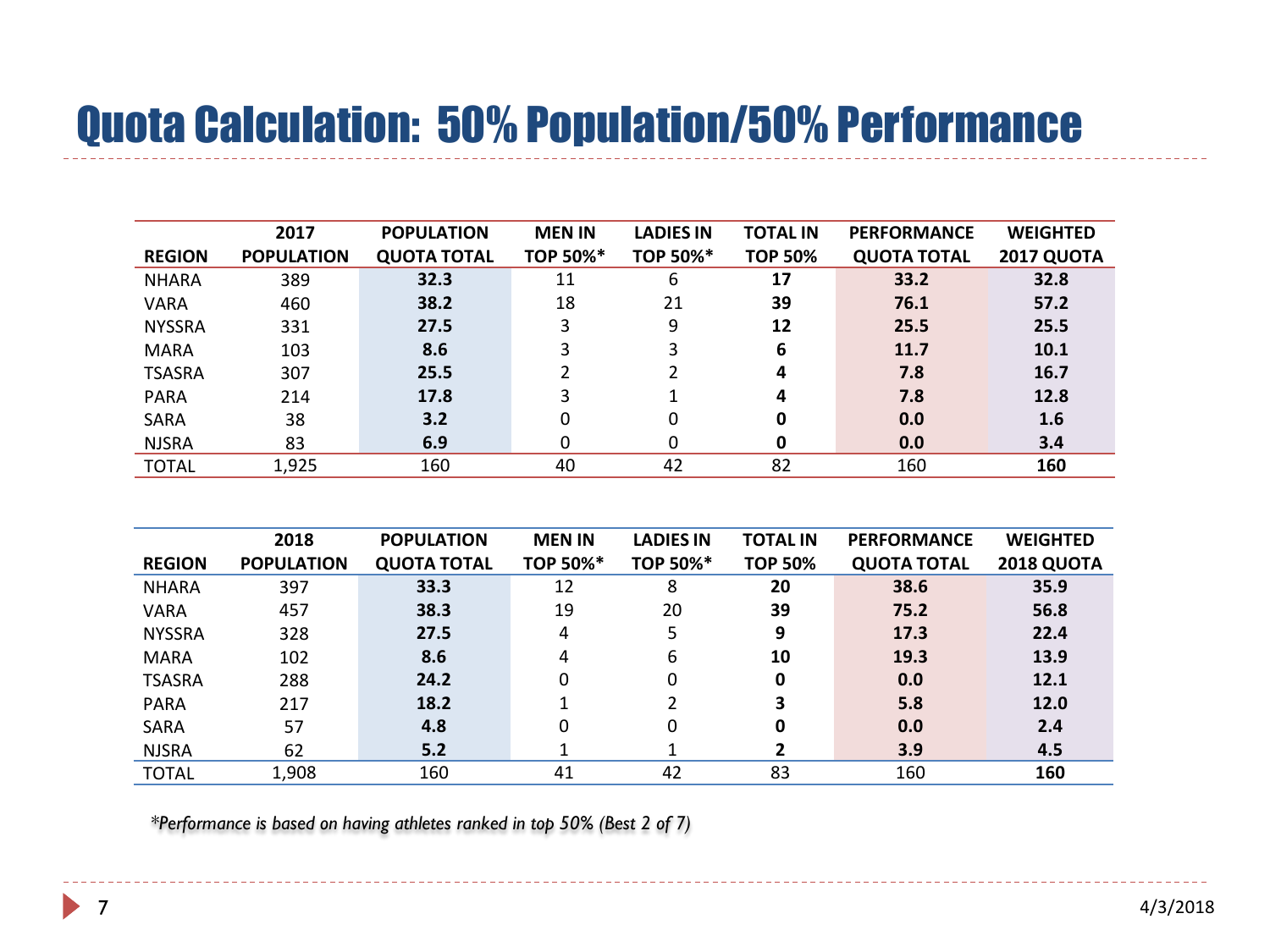# Weighted Quotas (50% Population/50% Performance)



4/3/2018